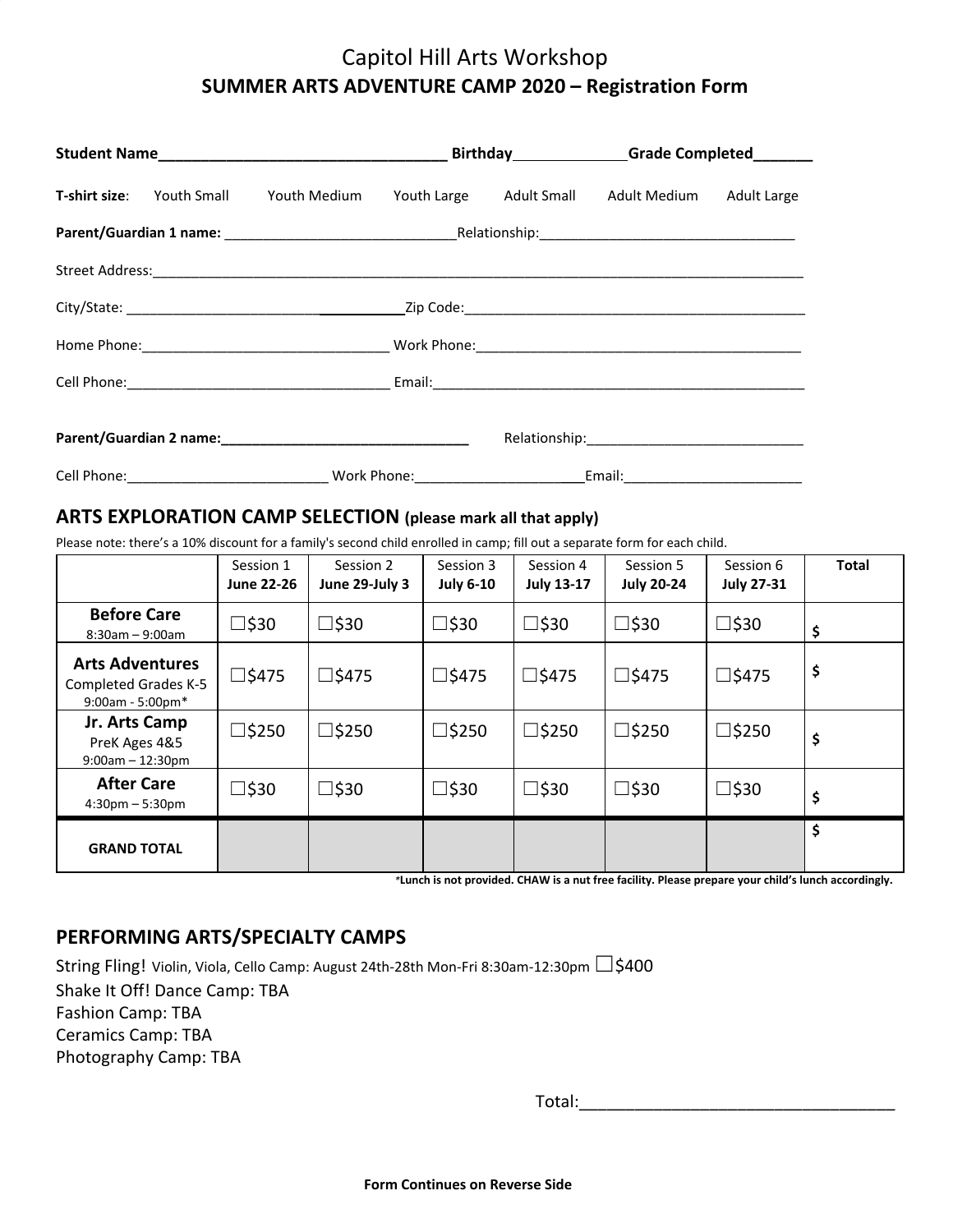| How did you hear about CHAW?<br>4.<br>3.<br>Payment<br>\$<br>Subtotal for this registration<br>\$<br>Subtotal for additional Family registrations<br>\$<br>\$10 registration fee (if classes have never been taken at CHAW)<br>\$<br>Discount (see box below for terms)<br><b>Total Balance Due:</b><br>Monthly payment plans are available with a down payment. Payment plan payments are made on the 1 $_{st}$ or 15 $_{th}$ of each month and<br>may be split into as many as 4 payments (including down payment.) Additionally, payment plans *must* be set up with either<br>postdated checks or a valid credit card - please do not submit a registration without one or the other. Call the office at<br>202-547-6839 or email registration@chaw.org with any questions.<br>Payment Plans begin in May and run through August for up to 4 installments:<br>$\Box$ Pay in Full<br>$\Box$ Payment plan for 1st of the month<br>$\Box$ Payment plan for 15th of the month<br><b>Terms of Discount</b><br>CHAW offers a 10% discount on subsequent registrations within the same family.<br>1. Discount is taken from lowest priced registration ie: higher priced registration pays full price, registrations of<br>equal or lesser value pay discounted price.<br>2. Separate forms must be filled out for each additional student.<br><b>Final Full Refund Date</b><br><b>50% Tuition Refund</b><br><b>No Refund or Credit</b><br>On or Before June 1st<br>On or Before June 15th<br>After June 15th<br>All cancellations must be made in <i>writing</i> .<br>Cancellations may be submitted to registration@chaw.org, in person, or via fax: 202.543.1723 | <b>Student's Gender:</b><br>1.  | <b>Student's Race/Ethnicity</b><br>2. |                                                                 |  |  |
|------------------------------------------------------------------------------------------------------------------------------------------------------------------------------------------------------------------------------------------------------------------------------------------------------------------------------------------------------------------------------------------------------------------------------------------------------------------------------------------------------------------------------------------------------------------------------------------------------------------------------------------------------------------------------------------------------------------------------------------------------------------------------------------------------------------------------------------------------------------------------------------------------------------------------------------------------------------------------------------------------------------------------------------------------------------------------------------------------------------------------------------------------------------------------------------------------------------------------------------------------------------------------------------------------------------------------------------------------------------------------------------------------------------------------------------------------------------------------------------------------------------------------------------------------------------------------------------------------------------------------------------------------------------|---------------------------------|---------------------------------------|-----------------------------------------------------------------|--|--|
|                                                                                                                                                                                                                                                                                                                                                                                                                                                                                                                                                                                                                                                                                                                                                                                                                                                                                                                                                                                                                                                                                                                                                                                                                                                                                                                                                                                                                                                                                                                                                                                                                                                                  |                                 |                                       | Have you or anyone in your family taken classes at CHAW before? |  |  |
|                                                                                                                                                                                                                                                                                                                                                                                                                                                                                                                                                                                                                                                                                                                                                                                                                                                                                                                                                                                                                                                                                                                                                                                                                                                                                                                                                                                                                                                                                                                                                                                                                                                                  |                                 |                                       |                                                                 |  |  |
|                                                                                                                                                                                                                                                                                                                                                                                                                                                                                                                                                                                                                                                                                                                                                                                                                                                                                                                                                                                                                                                                                                                                                                                                                                                                                                                                                                                                                                                                                                                                                                                                                                                                  |                                 |                                       |                                                                 |  |  |
|                                                                                                                                                                                                                                                                                                                                                                                                                                                                                                                                                                                                                                                                                                                                                                                                                                                                                                                                                                                                                                                                                                                                                                                                                                                                                                                                                                                                                                                                                                                                                                                                                                                                  |                                 |                                       |                                                                 |  |  |
|                                                                                                                                                                                                                                                                                                                                                                                                                                                                                                                                                                                                                                                                                                                                                                                                                                                                                                                                                                                                                                                                                                                                                                                                                                                                                                                                                                                                                                                                                                                                                                                                                                                                  |                                 |                                       |                                                                 |  |  |
|                                                                                                                                                                                                                                                                                                                                                                                                                                                                                                                                                                                                                                                                                                                                                                                                                                                                                                                                                                                                                                                                                                                                                                                                                                                                                                                                                                                                                                                                                                                                                                                                                                                                  |                                 |                                       |                                                                 |  |  |
|                                                                                                                                                                                                                                                                                                                                                                                                                                                                                                                                                                                                                                                                                                                                                                                                                                                                                                                                                                                                                                                                                                                                                                                                                                                                                                                                                                                                                                                                                                                                                                                                                                                                  |                                 |                                       |                                                                 |  |  |
|                                                                                                                                                                                                                                                                                                                                                                                                                                                                                                                                                                                                                                                                                                                                                                                                                                                                                                                                                                                                                                                                                                                                                                                                                                                                                                                                                                                                                                                                                                                                                                                                                                                                  |                                 |                                       |                                                                 |  |  |
|                                                                                                                                                                                                                                                                                                                                                                                                                                                                                                                                                                                                                                                                                                                                                                                                                                                                                                                                                                                                                                                                                                                                                                                                                                                                                                                                                                                                                                                                                                                                                                                                                                                                  |                                 |                                       |                                                                 |  |  |
|                                                                                                                                                                                                                                                                                                                                                                                                                                                                                                                                                                                                                                                                                                                                                                                                                                                                                                                                                                                                                                                                                                                                                                                                                                                                                                                                                                                                                                                                                                                                                                                                                                                                  |                                 |                                       |                                                                 |  |  |
|                                                                                                                                                                                                                                                                                                                                                                                                                                                                                                                                                                                                                                                                                                                                                                                                                                                                                                                                                                                                                                                                                                                                                                                                                                                                                                                                                                                                                                                                                                                                                                                                                                                                  |                                 |                                       |                                                                 |  |  |
|                                                                                                                                                                                                                                                                                                                                                                                                                                                                                                                                                                                                                                                                                                                                                                                                                                                                                                                                                                                                                                                                                                                                                                                                                                                                                                                                                                                                                                                                                                                                                                                                                                                                  |                                 |                                       |                                                                 |  |  |
|                                                                                                                                                                                                                                                                                                                                                                                                                                                                                                                                                                                                                                                                                                                                                                                                                                                                                                                                                                                                                                                                                                                                                                                                                                                                                                                                                                                                                                                                                                                                                                                                                                                                  |                                 |                                       |                                                                 |  |  |
|                                                                                                                                                                                                                                                                                                                                                                                                                                                                                                                                                                                                                                                                                                                                                                                                                                                                                                                                                                                                                                                                                                                                                                                                                                                                                                                                                                                                                                                                                                                                                                                                                                                                  |                                 |                                       |                                                                 |  |  |
|                                                                                                                                                                                                                                                                                                                                                                                                                                                                                                                                                                                                                                                                                                                                                                                                                                                                                                                                                                                                                                                                                                                                                                                                                                                                                                                                                                                                                                                                                                                                                                                                                                                                  | <b>Camp Cancellation Policy</b> |                                       |                                                                 |  |  |
|                                                                                                                                                                                                                                                                                                                                                                                                                                                                                                                                                                                                                                                                                                                                                                                                                                                                                                                                                                                                                                                                                                                                                                                                                                                                                                                                                                                                                                                                                                                                                                                                                                                                  |                                 |                                       |                                                                 |  |  |
|                                                                                                                                                                                                                                                                                                                                                                                                                                                                                                                                                                                                                                                                                                                                                                                                                                                                                                                                                                                                                                                                                                                                                                                                                                                                                                                                                                                                                                                                                                                                                                                                                                                                  |                                 |                                       |                                                                 |  |  |
|                                                                                                                                                                                                                                                                                                                                                                                                                                                                                                                                                                                                                                                                                                                                                                                                                                                                                                                                                                                                                                                                                                                                                                                                                                                                                                                                                                                                                                                                                                                                                                                                                                                                  |                                 |                                       |                                                                 |  |  |
|                                                                                                                                                                                                                                                                                                                                                                                                                                                                                                                                                                                                                                                                                                                                                                                                                                                                                                                                                                                                                                                                                                                                                                                                                                                                                                                                                                                                                                                                                                                                                                                                                                                                  |                                 |                                       |                                                                 |  |  |

Summer camp prorating of fees is allowed *after* the first day of camp as space is available and with instructor and camp director approval. **In these instances refunds are not available.**

#### **TUITION ASSISTANCE**

- Limited tuition assistance is available based on household and responsible party income. **Tuition Assistance forms and information should be submitted along with this registration form**. Applicants with completed forms will be reviewed and notified in a timely manner. Please visit [www.chaw.org](http://www.chaw.org/) to download the tuition assistance form or call (202) 547-6839 for more information.
- Medical and behavior forms must be returned to the office along with this registration form before tuition assistance will be processed.

◻ **I have included a completed medical form (REGISTRATIONS WILL NOT BE PROCESSED WITHOUT THESE DOCUMENTS).**

 $\Box$  I have read the camp policies, refund schedule, and behavioral expectations that accompany this form and agree to the **Capitol Hill Arts Workshop's camp policies and procedures.**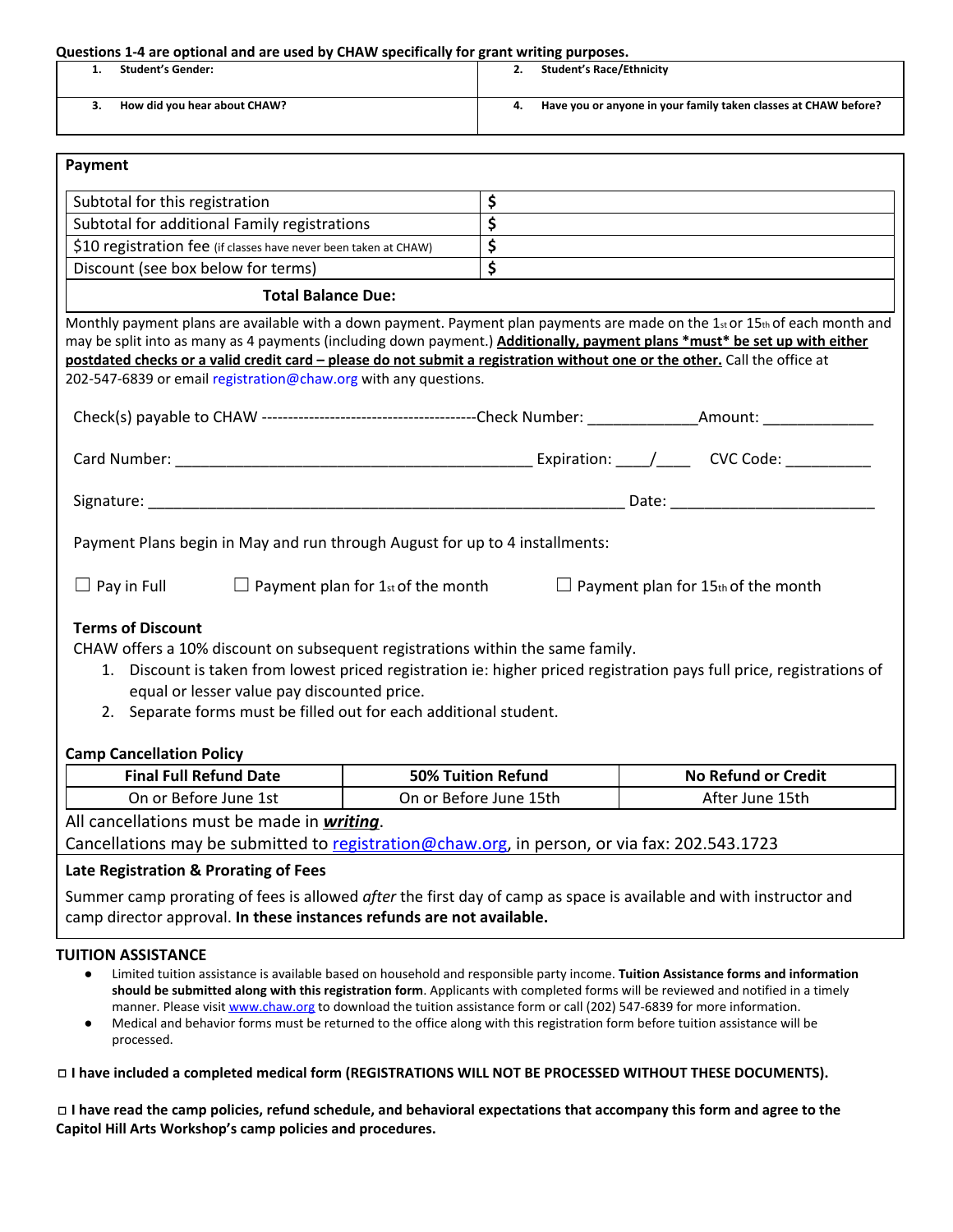# Capitol Hill Arts Workshop **Summer Arts Adventure Camp 2020 - Medical Form**

### **Student Name** \_\_\_\_\_\_\_\_\_\_\_\_\_\_\_\_\_\_\_\_\_\_\_\_\_\_\_\_\_\_\_\_\_\_\_\_\_\_\_\_\_\_\_\_\_\_\_\_\_\_\_\_\_\_\_\_\_\_\_\_\_\_\_\_\_\_\_

**Pick-Up and Emergency Contact** The following people are authorized to pick up my child or to be contacted to act on my behalf in an emergency *(Parents, please do not include yourselves.)*

| <b>Name and Relation</b> | Phone 1 | <b>Phone 2</b> |
|--------------------------|---------|----------------|
|                          |         |                |
|                          |         |                |
|                          |         |                |

### **Confidential Medical Information**

Child's Physician \_\_\_\_\_\_\_\_\_\_\_\_\_\_\_\_\_\_\_\_\_\_\_\_\_\_\_\_\_\_\_\_\_\_\_\_\_\_\_\_\_\_\_\_\_\_\_\_\_\_\_\_\_\_\_ Phone\_\_\_\_\_\_\_\_\_\_\_\_\_\_\_\_\_\_\_\_\_\_\_\_\_\_\_\_\_\_

Does your child have any medical conditions, illnesses, or physical limitations that might inhibit his or her ability to participate in camp activities? NO \_\_\_\_ YES\_\_\_\_ If yes, please describe:

Does your child take medication that needs to either be taken or available on site during the camp day? NO \_\_\_\_ YES\_\_\_\_ If yes, please describe the medication(s) type and frequency:

Does your child have any allergies to food, medication, bee stings, etc.? NO \_\_\_\_ YES\_\_\_\_ If yes, please list them and describe the treatment for each type of allergic reaction:

Does your child have any other special needs? NO \_\_\_\_\_ YES\_\_\_\_ If yes, please describe:

#### **Liability Release** *Agreement to release assumption of risk and to hold harmless*

I am aware that there are certain inherent risks of personal injury involved in participating in education, recreation, and/or performance activities, including but not limited to the risk of theft, damage to personal property, and/or personal injury. In consideration of my being granted permission for my child/ward to participate in these activities and to use the facilities of the Capitol Hill Arts Workshop, I hereby agree to hold harmless and indemnify the Capitol Hill Arts Workshop, its officers, directors, agents, contractors, sub-contractors, and employees from any and all claims, losses, damages, injuries, fines, penalties, and costs (including court and attorney fees), charges, liabilities, and/or exposures, however caused, resulting from, arising out of, or in any way connected with participation by my child/ward in any Capitol Hill Arts Workshop activity. I authorize the Capitol Hill Arts Workshop staff and medical personnel to take any appropriate and necessary emergency medical actions, which my child/ward may require, in the event that I am unable to be contacted immediately. By signing below, I certify that I have read and understand this agreement to release assumption of risk and to hold harmless, and by my signature, I hereto agree to its terms. I hereby give my child/ward permission to participate in the Arts Workshop's educational, recreation, and/or performance activities.